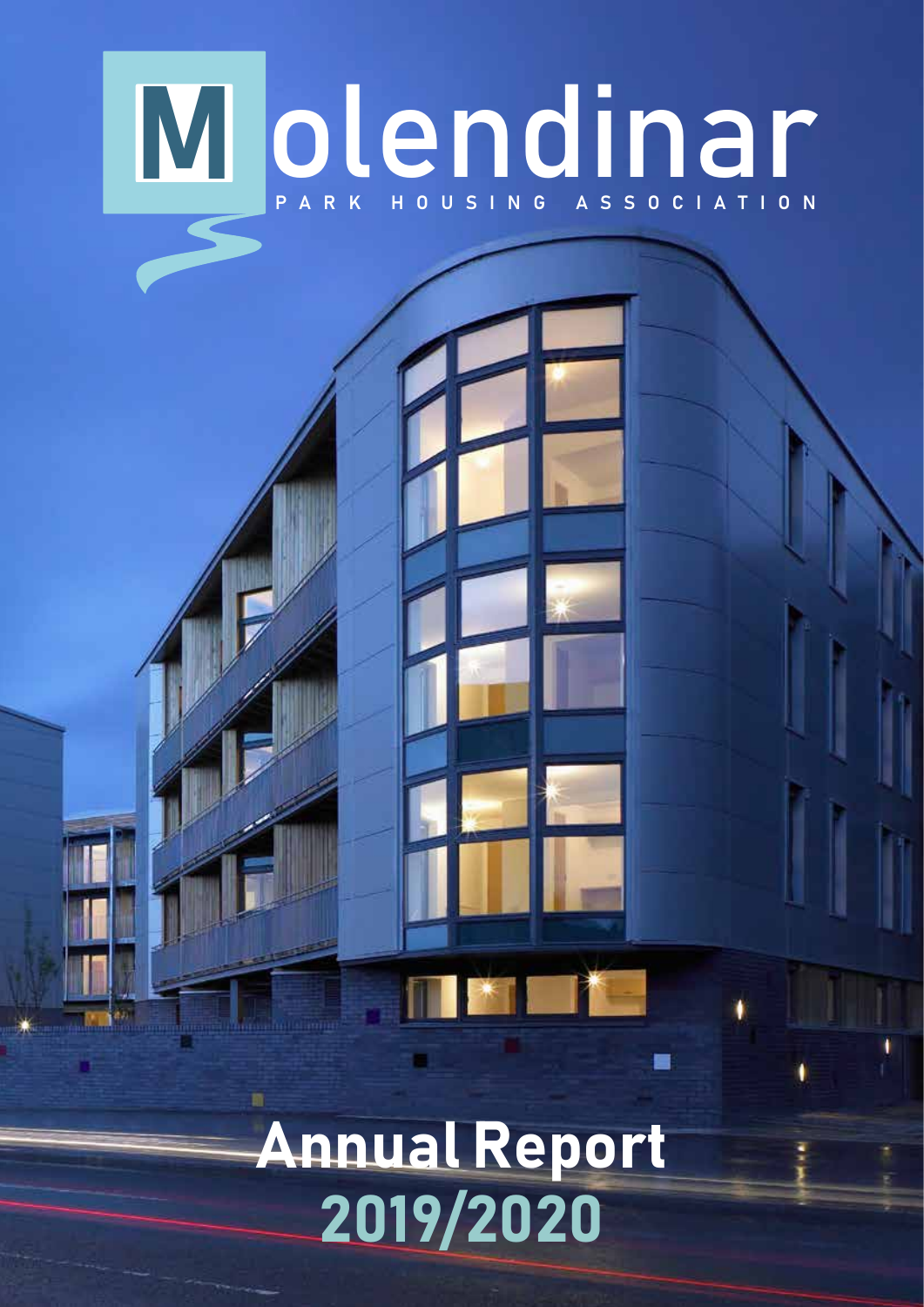### **Contents**

| <b>Chairperson's Statement</b>                    | p3             |
|---------------------------------------------------|----------------|
| <b>Complaints Report</b>                          | $p\llap/4$     |
| <b>Tenant Satisfaction Survey</b>                 | $p\llap/4$     |
| <b>Housing Services Report</b>                    | p <sub>5</sub> |
| <b>Maintenance Report</b>                         | p <sub>5</sub> |
| Adaptations                                       | p <sub>5</sub> |
| <b>Finance Summary</b>                            | p6             |
| <b>How Your Finance Cash Resources Were Spent</b> | p7             |
| <b>Contact Details</b>                            | p8             |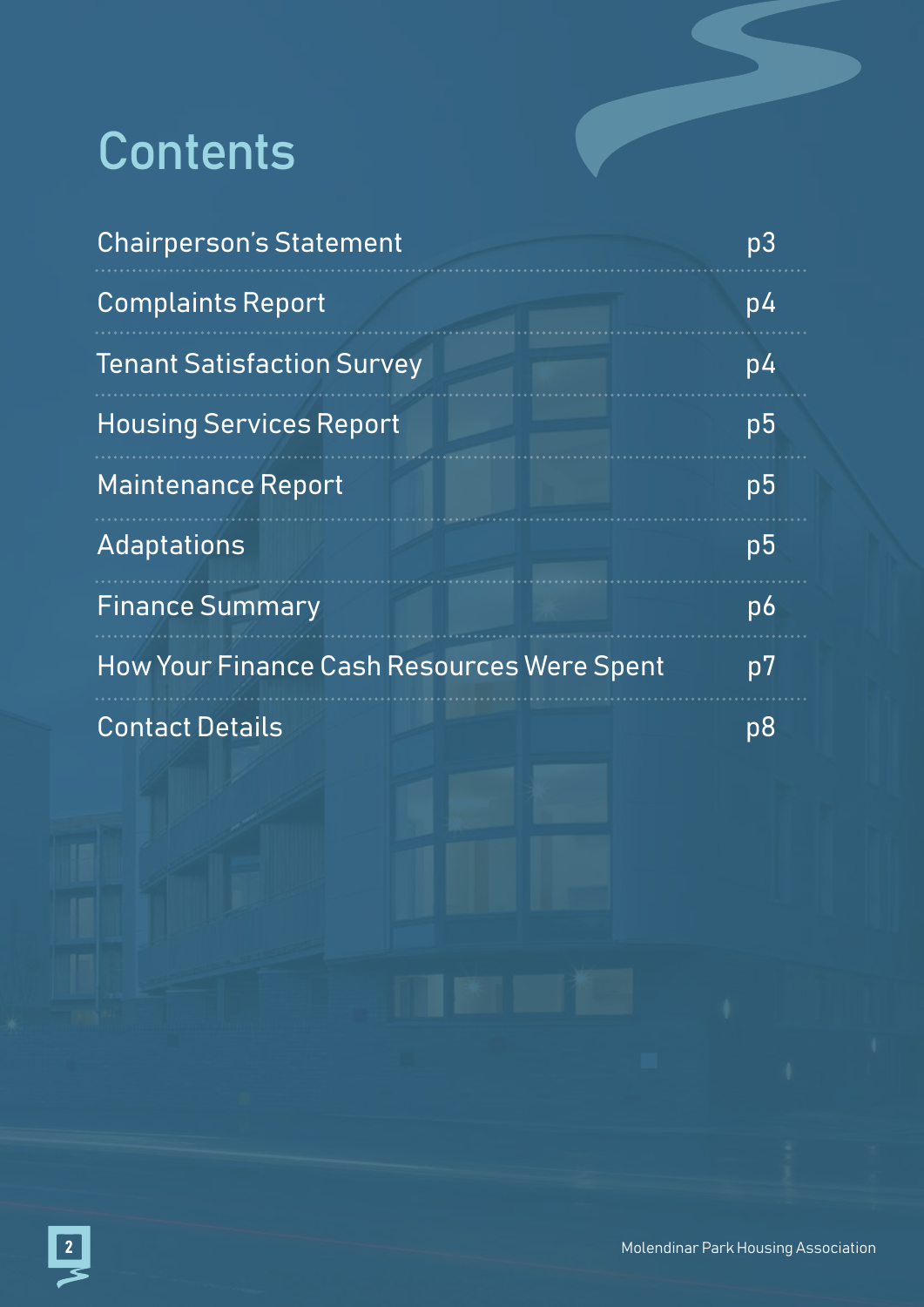### Chairperson's Statement

2019/20 has been a busy and productive year for the Association. The Organisational Review is ongoing and the Association are pleased to report that in addition to this they have engaged the services of FMD to manage the Finance function of the Association. This appointment is proving successful. Continued investment in our properties and communities remains the focus, along with ensuring that the Association continues to provide high levels of service to our residents. There is a commitment to demonstrating Value for Money.



The Association completed a revised Business Plan within the year. This is a substantial and comprehensive document which sets out the direction of travel for the Association over the next three years. The Business Plan sets out the Association's strategic objectives and priorities, the strategic challenges and opportunities that will influence our work, analysis of our core activities - housing services and asset management – and our plans for these areas. It also informs how we will ensure effective governance and organisational management, and deliver good value for money along with our detailed financial plans and projections. And importantly it identifies the risks we might face and how we will manage them. The revised Business Plan accurately reflects the position of the Association following a period of modernisation and change.

This year also saw the Association launching a new web-based software system to deliver its Housing Management and Finance functions. It is believed that this new system will increase efficiencies across our operating systems.

We carried out internal audits in Factoring, Rent Arrears and Financial Reporting to assess our compliance with legislation, our current policies and best practice. We submitted our first Annual Assurance Statement to the Scottish Housing Regulator in October 2019.

There were some staff changes throughout the year. We are pleased to advise that David Crosbie has joined the Association as Maintenance Officer, and Molly Forrester has joined us as Housing Assistant. Both are a great addition to the Association and will strengthen the staff team. Paul Carey, Finance Officer and Natalie O'Raw, Corporate Services Officer left the Association, we wish them both well in their future careers.

The latter part of the year brought challenges to the Association with the Covid-19 crisis. Although too early to report on how this will affect the Association in the longer term we are positive that the Association is in a strong position, and has a positive outlook to managing the crisis with a focus on being able to return to normal operations when it is safe and reasonable to do so. Our focus remains on supporting our tenants and communities and we are moving forward with optimism and positivity.

I would like to thank my colleagues on the Management Committee for their hard work and dedication, particularly in the last few months when we have had to operate in sometimes unusual and challenging circumstances. I would also like to acknowledge and thank the staff team for all their hard work and commitment throughout the year.

Andrew Scott **Chairperson**

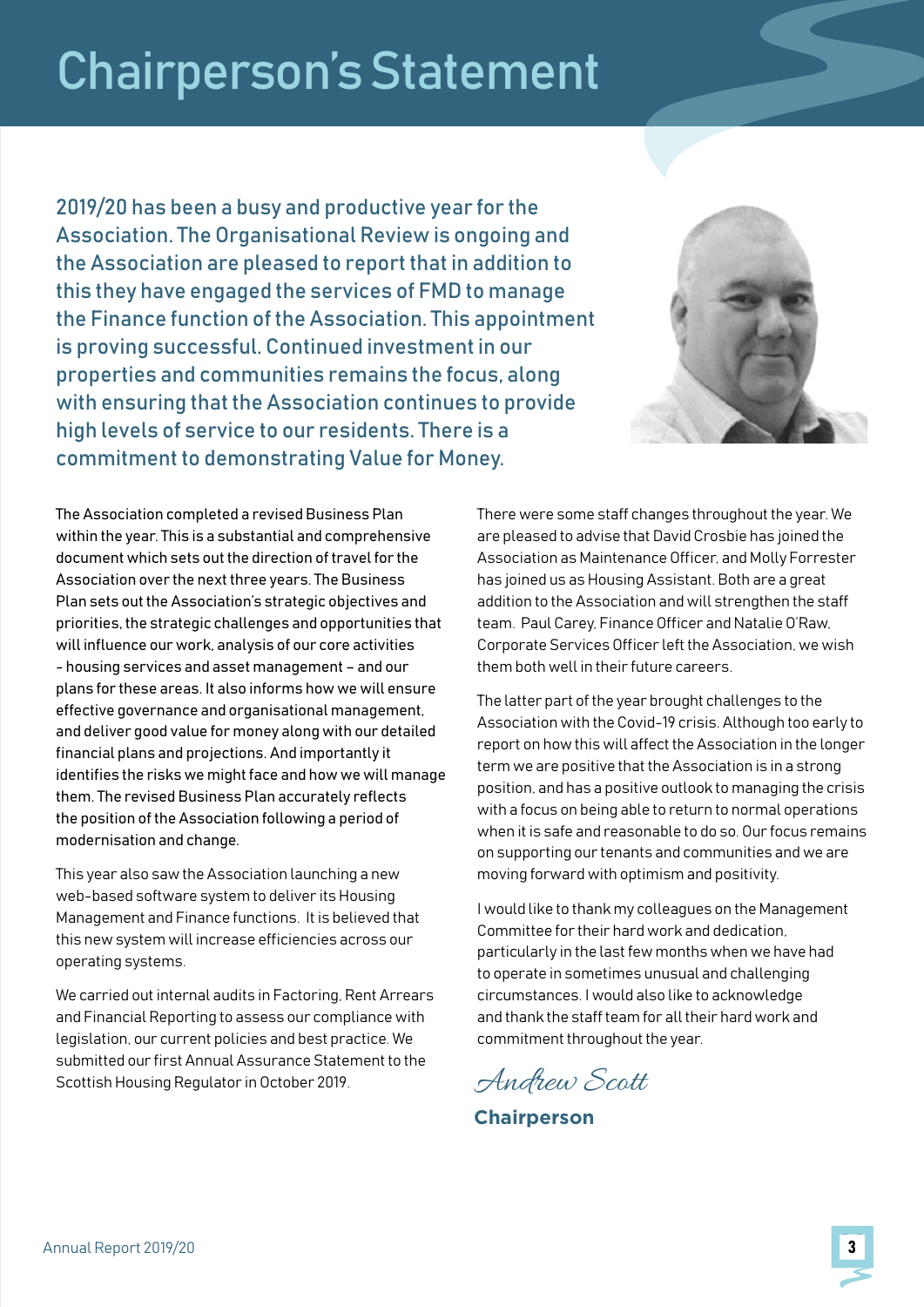#### Complaint's Report

We welcome all complaints at MPHA. Your complaints allow us to learn from situations where you have been less than satisfied with our services. They help us to identify areas where we can make improvements and our level of service to you. We aim to resolve all complaints within five working days. We will keep you updated throughout the process and escalate the matter if we cannot resolve the issue within 5 days.

We received 23 complaints between 1st April 2019 and 31st March 2020. All the complaints were resolved within our given timescales.

|                                                            | 1 <sup>st</sup> Stage<br><b>Complaints</b> | 2 <sup>nd</sup> Stage<br><b>Complaints</b> |
|------------------------------------------------------------|--------------------------------------------|--------------------------------------------|
| <b>Complaints received in the</b><br>reporting year        | 23                                         | 0                                          |
| Complaints responded to in<br>full in the reporting year   | 23                                         | 0                                          |
| Complaints upheld in the<br>reporting year                 | 23                                         | $\mathbf{0}$                               |
| Complaints responded to in<br>full with timescales set out | 23                                         | $\bf{0}$                                   |

#### Tenant Satisfaction Survey

The Association commissioned Research Resource to carry out a face to face survey of our tenants during October 2018. We use the information that the survey provides to ensure that the Association is meeting all its expectations and aspirations which we set out to deliver. We also use it to determine if there is a need for change and where that change may be required.

#### Key Indicators

- $V$  96% of our tenants were satisfied with the overall service provided.
- $\nu$  90.4% of our tenants were satisfied with the quality of their home.
- $V$  98% of those surveyed are satisfied with opportunities given to participate in the Association's decision making process.
- 89% of tenants felt the rent for their property represents good value for money.
- 98% are satisfied with the management of the neighbourhood that they live in.

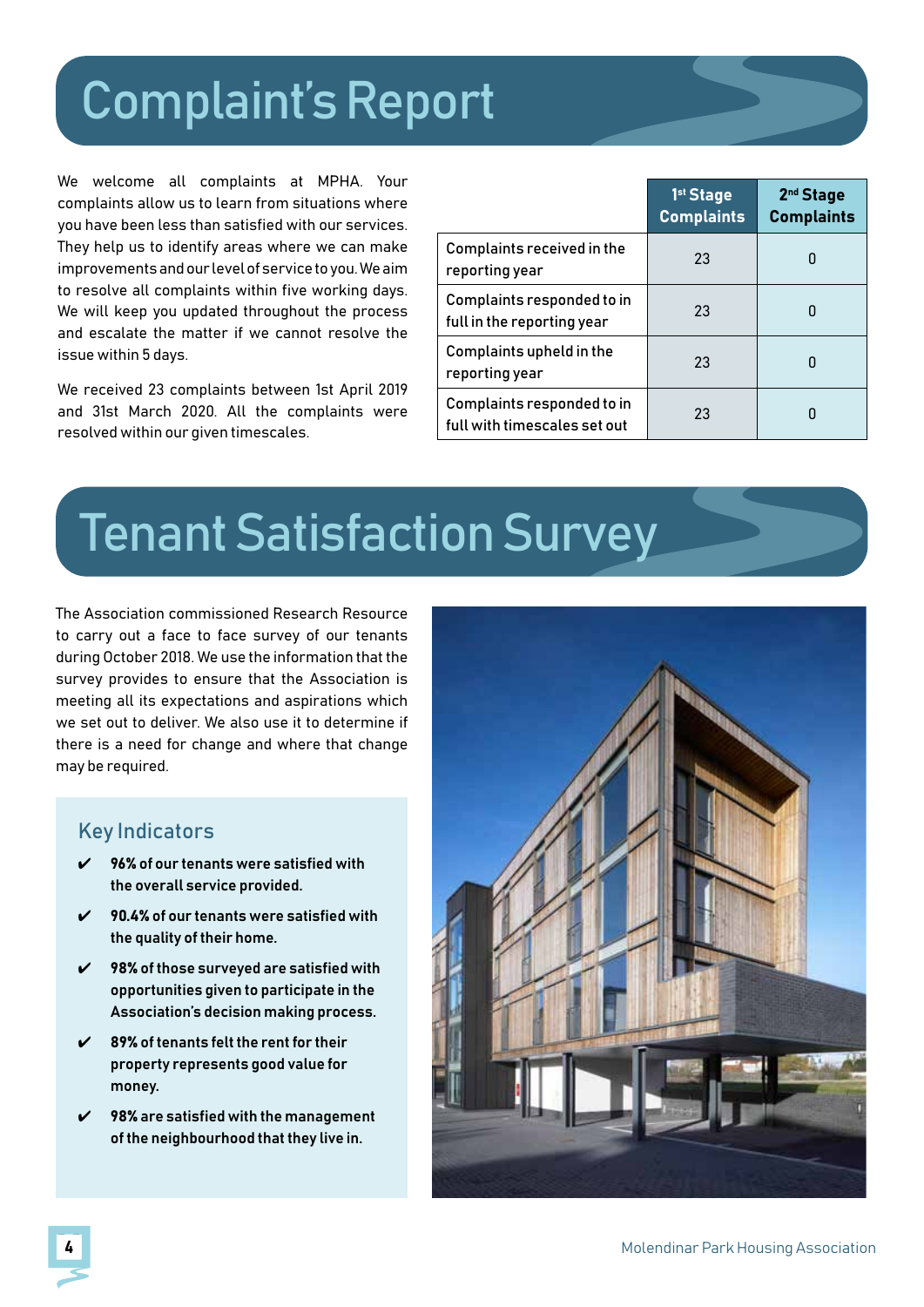#### Housing Services Report

#### Allocations

At the end of March 2020, our managed stock was 832. This can be broken down to the following;

| Mainstream Housing       | 463 |
|--------------------------|-----|
| Warden's Flats           |     |
| <b>Sheltered Housing</b> | -32 |
| <b>Shared Ownership</b>  | 82  |
| Factored Properties      | 254 |

We had 296 waiting list applications on file as at the 31st March 2020. We allocated 54 properties throughout the year.

Rent arrears as at the end of March 2020 represented 4.02% of the Annual Rent Debit of £1,861,818. Rent lost due to houses being empty during 2019/2020 amounted to £11,801. This represents 0.63% of the annual rental income.

## How your rent is spent per year? **Market School Search School School Section**<br>The rent E3.627 per year?<br>Derent E3.627 per year.

| The average rent £3,627 per year. |            |
|-----------------------------------|------------|
| Administration & Housing          | £850,525   |
| Management Costs                  |            |
| $\vert$ Day to Day Repairs        | £336,152   |
| $\vert$ Cyclical                  | £198,775   |
| Major Repairs                     | £39,478    |
| Service Costs                     | £119,647   |
| Housing Property Depreciation     | E442,717   |
| Other activities                  | £28,409    |
| Total Expenditure                 | £2,015,703 |
|                                   |            |
|                                   |            |

### Maintenance Report

The Association continues to provide a same day repairs service.

In 2019/20 a total of 904 day to day repairs were carried out at a cost of £336,152. All repairs were carried out in a timescale of 1.93 days.

An in-house survey was carried out asking all tenants "thinking about the last time you had a repair carried out how satisfied or dissatisfied with the repair service provided". 93.75% were satisfied with the repair service.

The Association recognises the need to protect our investment and to this end we carry out Annual maintenance on all properties which includes gas checks, smoke alarm maintenance, gutter cleaning and cyclical painter-work. tion recognises the need to protect<br>
Internal to this end we carry out Annual<br>
Donall properties which includes gas checks,<br>
maintenance, gutter cleaning and cyclical<br>
Internal the contractor responsible<br>
Ing and central h

James Frew Ltd continues to be the contractor responsible for gas servicing and central heating repairs.

### Adaptations

The Association is committed to meeting tenants' needs and to provide adaptations, where possible, so that tenants are able to enjoy independence, privacy and dignity.

The Association received £39,704 from Glasgow City Council to enable adaptation work to be carried out in tenant's homes. These adaptations ranged from installing level access showers and over bath showers to fitting handrails and widening doors.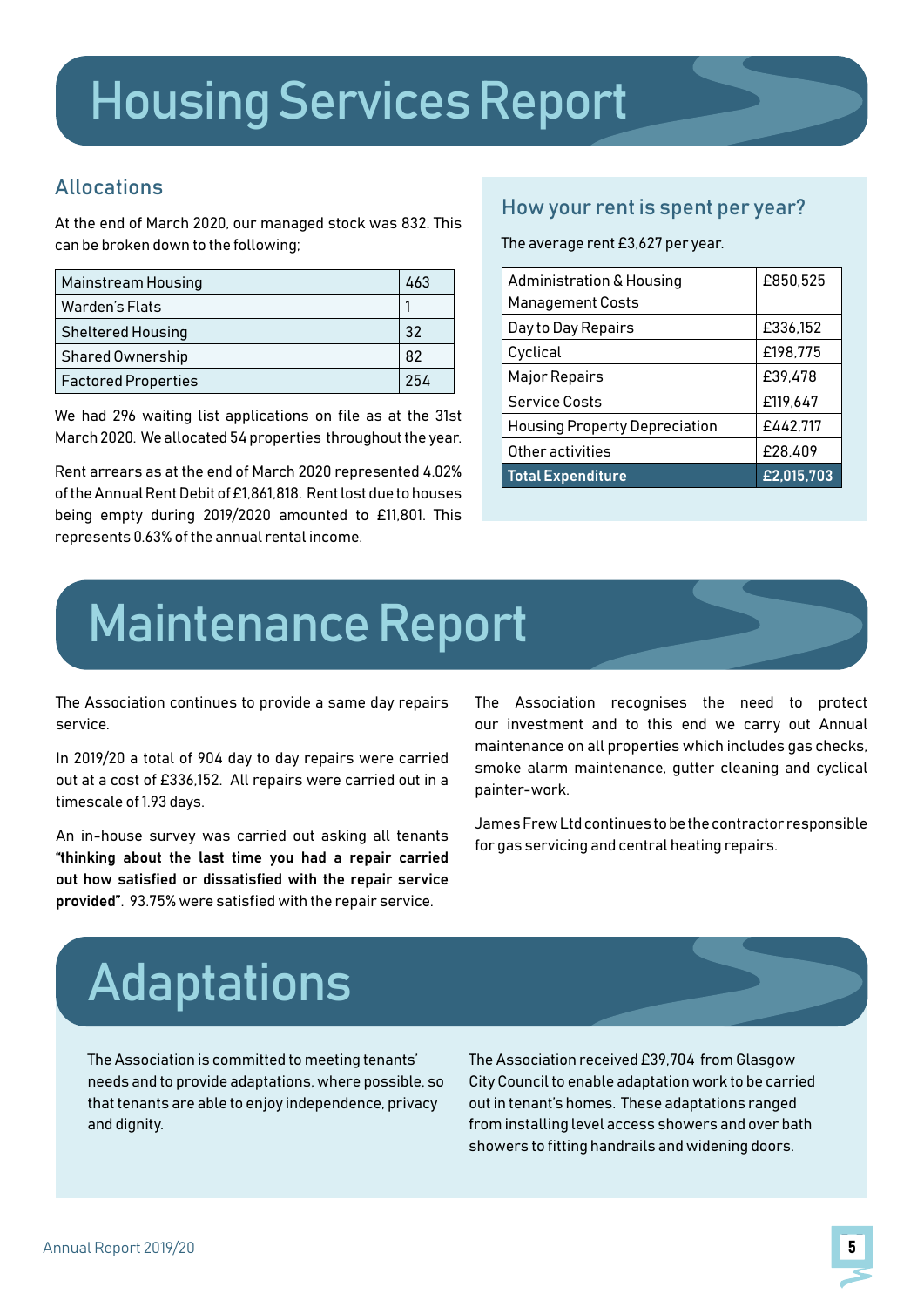### **Finance**

#### Finance Summary Year Ended 31 March 2020

#### Income & Expenditure Notes

| <b>Income</b>                                  |           |                                       |
|------------------------------------------------|-----------|---------------------------------------|
| <b>From Lettings</b>                           | 2,339,325 |                                       |
| <b>From Other Activities</b>                   | 27,682    |                                       |
|                                                | 2,367,007 |                                       |
| <b>Expenditure</b>                             |           |                                       |
| Administration & Housing Management Costs      | 850,525   | <b>Includes Bad Debts</b>             |
| Day to Day Repairs                             | 336,152   |                                       |
| Cyclical                                       | 198,775   |                                       |
| <b>Major Repairs</b>                           | 39,478    |                                       |
| Service Costs                                  | 119,647   |                                       |
| <b>Housing Property Depreciation</b>           | 442,717   |                                       |
| Other activities                               | 28,409    |                                       |
|                                                | 2,015,703 |                                       |
|                                                |           |                                       |
| <b>Operating Surplus</b>                       | 351,304   |                                       |
| Gain on sale of assets                         | 15,767    |                                       |
| Interest Received                              | 51,852    | Includes Pension Asset Income         |
| Interest Payable                               | (81,670)  | Includes Pension Obligations interest |
| <b>Surplus for year</b>                        | 337,253   |                                       |
|                                                |           |                                       |
| Actuarial Gain in respect of Pension Scheme    | 376,000   |                                       |
|                                                |           |                                       |
| <b>Total Comprehensive Income For The Year</b> | 713,253   |                                       |
|                                                |           |                                       |

#### Balance Sheet

| <b>Fixed Assets:</b>                  | <b>Housing Properties b/f</b> | 18,948,527  |  |
|---------------------------------------|-------------------------------|-------------|--|
|                                       | Depreciation                  | (5,827,799) |  |
|                                       | Additions                     | 146,833     |  |
|                                       | <b>Disposals</b>              | (88, 498)   |  |
|                                       |                               | 13,179,063  |  |
|                                       | Other Assets                  | 74,455      |  |
|                                       |                               | 13,253,518  |  |
|                                       |                               |             |  |
| <b>Net Current Assets</b>             |                               | 849.897     |  |
| Liabilities due in more than 1 year   |                               | (2,677,233) |  |
| Deferred Income: Social Housing Grant |                               | (6,548,567) |  |
| <b>Pension Liability</b>              |                               | (10,000)    |  |
| <b>Net Assets</b>                     |                               | 4,867,615   |  |
|                                       |                               |             |  |
| <b>Share Capital</b>                  |                               | 53          |  |
| <b>Revenue Reserves</b>               |                               | 4,867,562   |  |
| <b>Equity</b>                         |                               | 4,867,615   |  |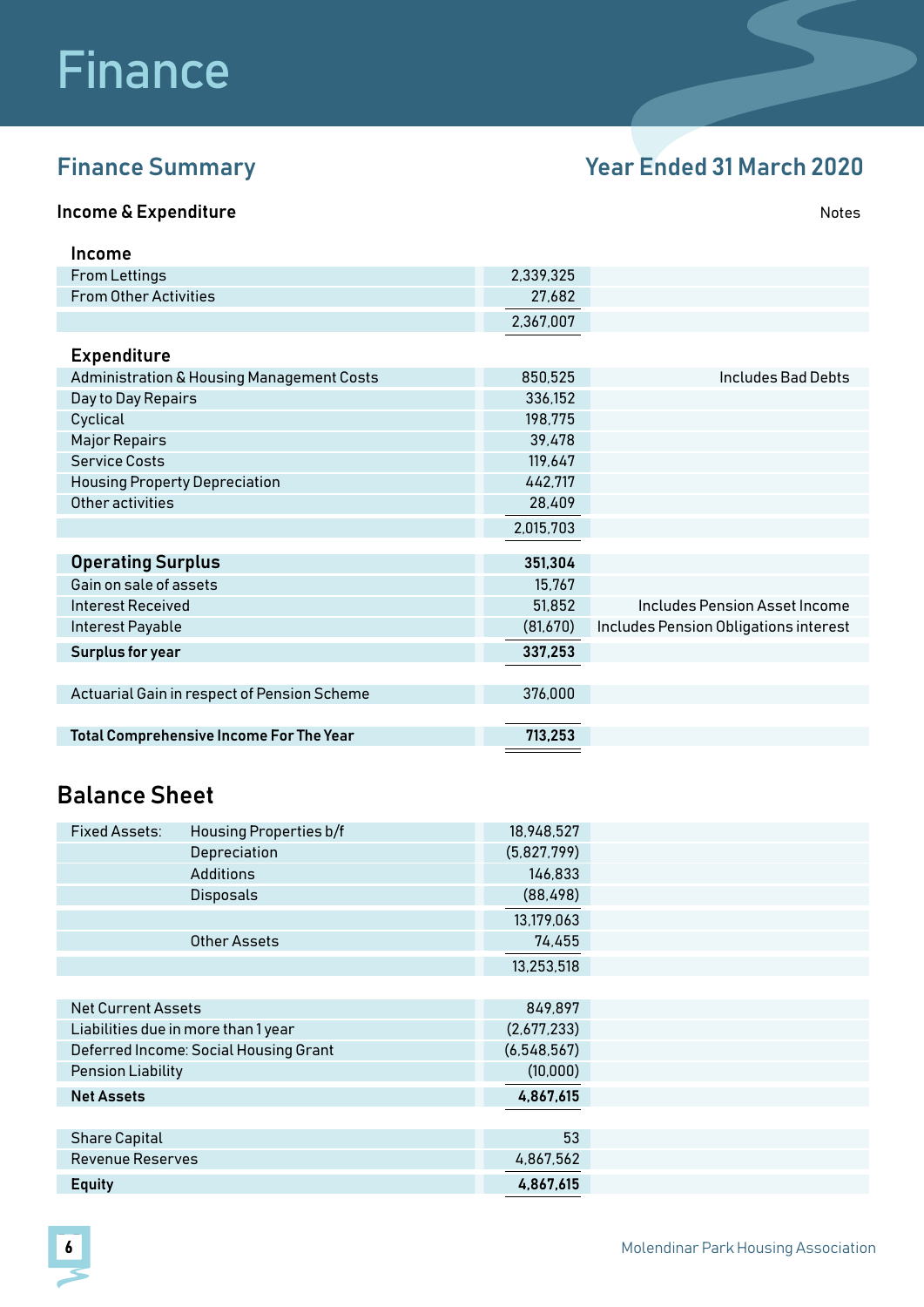#### Finance

# How Your Financial Cash Resources Were Spent **M** olendinar



#### Management Committee & Staff at 31st March 2020

| A Scott           | Chairperson      | Julie Smillie       | Director                         |
|-------------------|------------------|---------------------|----------------------------------|
| <b>B</b> Johnston | Vice Chairperson | Scott Rae           | Asset Manager                    |
| D McGeachy        |                  | Alexis Cosgrove     | <b>Senior Housing Officer</b>    |
| P Mann            |                  | David Crosbie       | Maintenance Officer              |
| C Meighan         |                  | Morag Henry         | <b>Senior Housing Assistant</b>  |
| M O'Donnell       |                  | <b>Isobel Clark</b> | <b>Customer Services Officer</b> |
| F Sheeran         |                  | Lindsay Gibb        | <b>Customer Service Officer</b>  |
| A Wood            |                  | Mollie Forrester    | <b>Housing Assistant</b>         |
| M Johnston        | Co-opted 17/9/19 | Olivia Rooney       | Warden                           |
| C McKinley        | Co-opted 17/9/19 |                     |                                  |